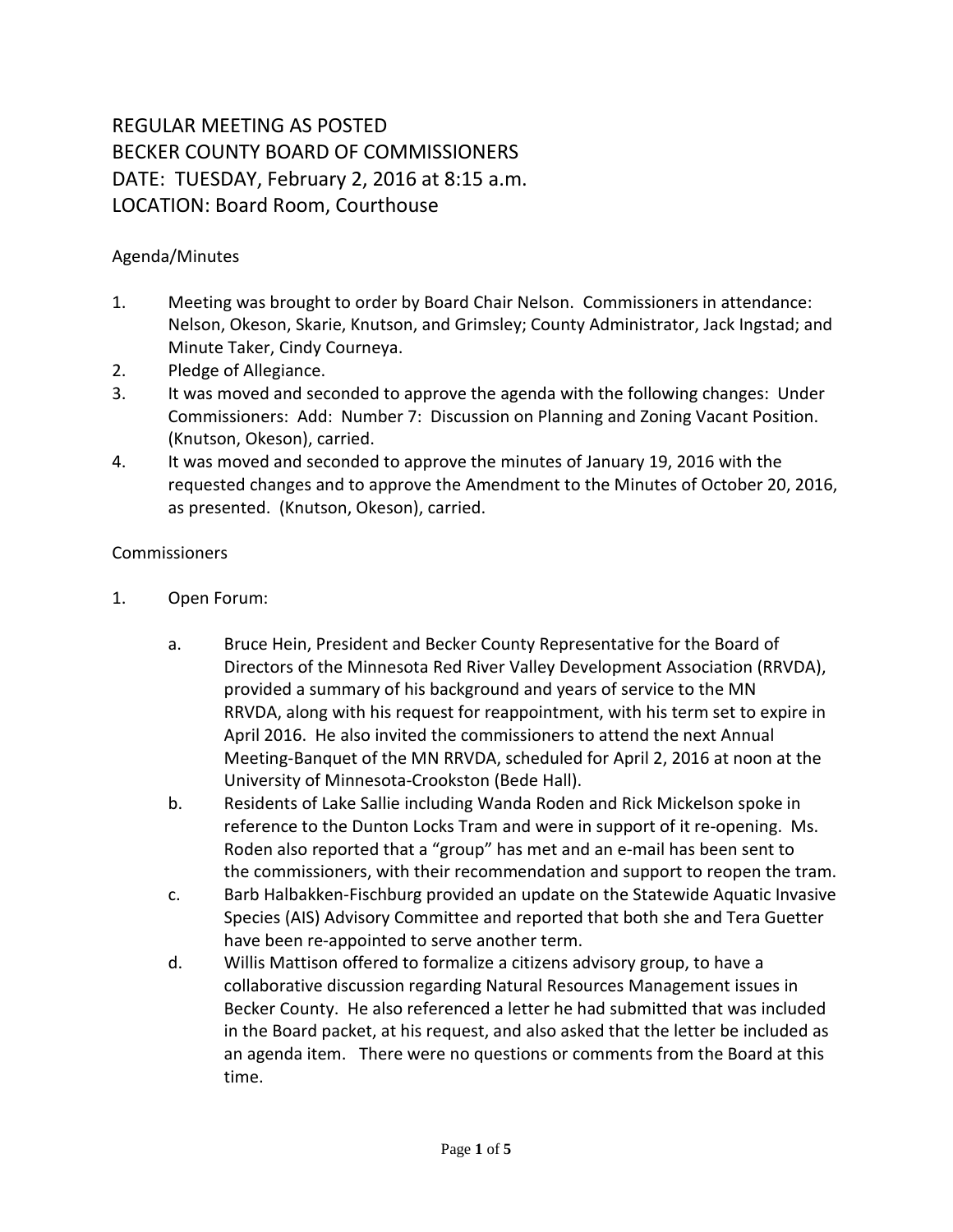- e. Tera Guetter, District Administrator for the Pelican River Watershed District, provided an update on Aquatic Invasive Species (AIS) and her input in reference to the upcoming agenda item for the SSMAP Program and grant agreement.
- 2. Reports and Correspondence: The Commissioners reported on the following meetings:
	- a. Commissioner Grimsley: Becker County Historical Society, Lake Agassiz Regional Library Board (Finance and Regular Board), Sunnyside, Transit Committee, Heartland Multi-Purpose Recreational Trail, and attended a meeting with the City of Detroit Lakes and the Detroit Mountain Recreation Area (DMRA), along with Commissioner Okeson.
	- b. Commissioner Knutson: Prairie Lakes Municipal Solid Waste Authority (PLMSWA), Economic Development Authority (EDA), Sheriff's Committee, and attended a meeting with Marty Wiley and County Administrator, Jack Ingstad, regarding the NRM Service Contract.

He also referenced correspondence he had received from Ruth Bergquist of the Stewardship Association and the aforementioned letter from Willis Mattison and asked the Board for their input in regards to the request. Commissioner Grimsley supported the request and Commissioner Knutson noted that there has been citizen input and participation, with opportunities provided for such. There were no other comments provided.

- c. Commissioner Okeson: Detroit Lakes/Becker County Airport Committee, NW Regional Emergency Communications Board, Sheriff's Committee, Transit Committee, and Heartland Multi-Purpose Recreational Trail.
- d. Commissioner Nelson: Economic Development Authority (EDA) and Becker County Soil and Water Conservation District (BCSWCD).
- e. Commissioner Skarie: Lakeland Mental Health meetings, Becker County Children's Initiative, and Becker County Fair Board.
- 3. Appointments:
	- a. It was moved and seconded to re-appoint Commissioner Skarie to the Lakeland Mental Health Board to serve another three-year term, beginning February 22, 2016. (Okeson, Grimsley), carried.
	- b. It was moved and seconded to re-appoint Bruce Hein, to represent Becker County on the Board of Directors of the Minnesota Red River Valley Development Association, for another three-year term, effective April 2016. (Skarie, Okeson), carried.
	- c. Commissioner Grimsley reported that there is a vacant position on the Sunnyside Board and asked that the position be advertised on the website.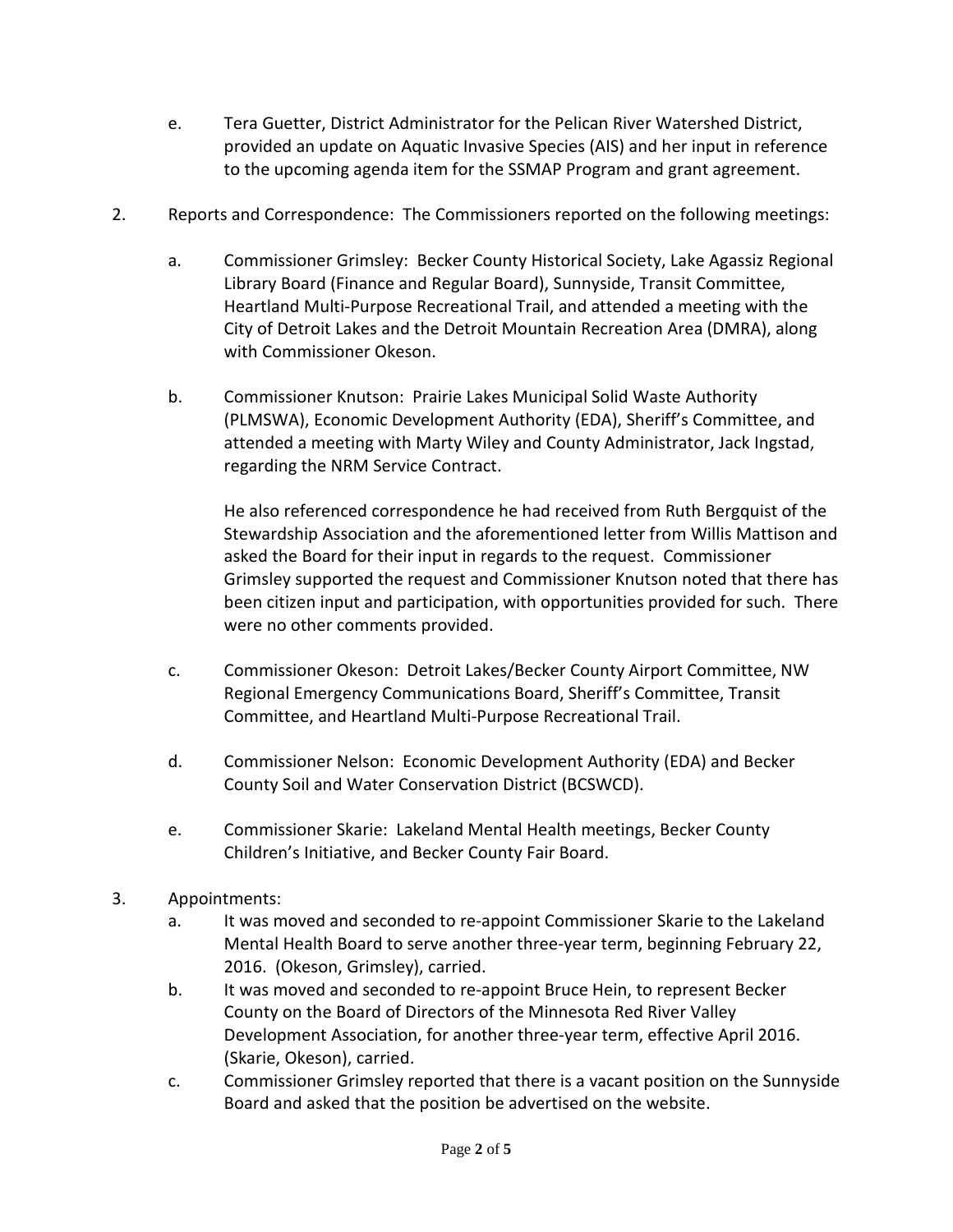- 4. It was moved and seconded to approve Resolution 02-16-1C, to endorse the revised County Program Aid formula developed by the Association of Minnesota Counties' County Program Aid Work Group, as presented. (Okeson, Knutson), carried.
- 5. Discussion was held in regards to the Dunton Locks Tram Operation for 2016. Commissioners Okeson and Knutson and County Administrator, Jack Ingstad, recently met for discussion on the tram. Commissioner Okeson provided a list of suggestions for the Tram opening in 2016 and stressed the need to move forward now in preparation to open the tram on June  $1<sup>st</sup>$ .

It was moved and seconded to authorize the reopening of the Dunton Locks Tram and for an operational plan to be brought forward to the Board for review and approval prior to the tram opening in the spring of 2016. (Okeson, Knutson). Discussion followed.

Chair Nelson clarified with Commissioners Okeson and Knutson that the motion as presented, would require an operational plan be approved by the Board prior to the tram opening. They were in agreement and the motion carried.

6. Discussion was held in reference to the vacant Planning and Zoning position, with the recommendation to advertise for a department head at this point and if this does not generate a good pool of candidates to choose from, to then re-evaluate.

It was moved and seconded to authorize the County Administrator, Jack Ingstad, to move forward with advertising for the recruitment of a Planning and Zoning Department Head. (Grimsley, Okeson), carried.

7. Finance Committee Minutes:

It was moved and seconded to approve the Regular Claims, Auditor's Warrants, and Over 90-Day Claims, with the addition of the removal of the claim to Douglas County, as presented:

- a. Auditor's Warrants (Tuesday Bills):
	- i.  $01/19/2016$  in the amount of \$516,221.21;
	- ii. 01/26/2016 in the amount of \$19, 806.41;
	- For a total of \$536,027.62
- b. Over 90-Days:
	- i. Court Administrator, in the amount of \$63.00 (invoice just received);
	- ii. Employee Expense Report resubmitted for Probation, in the amount of \$44.85 (original was lost);
	- iii. Additional issues: 3 charges for meals on credit card bill with no receipts from Sheriff's Department;
	- iv. Business Essentials: Human Resources request to pull claim for \$124.91 (paid by credit card);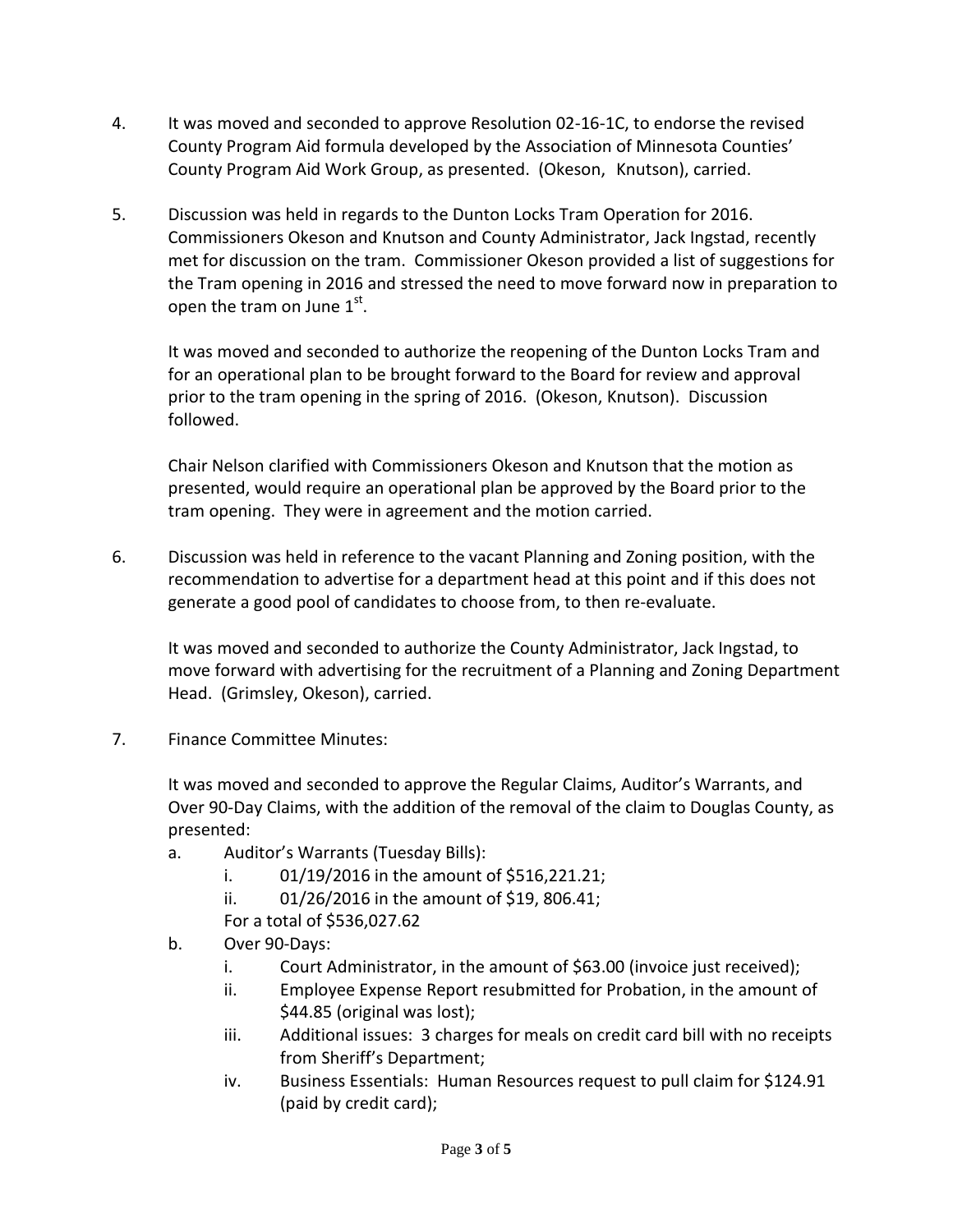- v. Lunde Blading for Highway Department, in the amount of \$313.25 (invoice was already paid);
- c. Removal of the purchase order/warrant for Douglas County Social Services, in the amount of \$6,322.00 (removed by Sheriff). (Knutson, Okeson), carried.

Auditor-Treasurer: Mary Hendrickson presented:

- 1. Licenses and Permits: There were none.
- 2. It was moved and seconded to accept the November 2015 Cash Comparison and Investment Summary, as presented. (Grimsley, Skarie), carried.

Becker County Soil & Water Conservation District (BCSWCD): Peter Mead presented:

1. Discussion was held in regards to the Single Site Multi-Agency Permitting (SSMAP) program), an online interface permitting and tracking system. Peter Mead, District Administrator for the BCSWCD and Tera Guetter from the PRWD were in support of the program, and Joni Pace from IT was impressed with the program, however, did note some concerns as far as cost and long-term set up process. Peter Mead offered for BCSWCD to act as the fiscal agent for the grant.

It was moved and seconded to accept the FY 2016 State of Minnesota Board of Water and Soil Resources Competitive Grant Program Agreement for the Single Site Multi-Agency Permitting (SSMAP) Program, as presented, in the amount of \$75,000, with a required 25% in-kind match, and to authorize Peter Mead, Director of the BCSWCD as the authorized signor for said grant agreement. (Skarie, Okeson), carried. Peter Mead also reported that a Request for Qualifications (RFQ) will be implemented.

MN Department of Corrections (MN DOC): Brian Rubenstein and Melanie Walberg presented:

1. Brian Rubenstein introduced a number of his staff and provided an overview of the MN Department of Corrections presentation on Probation/Parole Services within Becker County. Melanie Walberg also provided information in regards to Child Welfare-Targeted Case Management Juvenile Outcomes for 2015 and Diversion Program Outcomes for 2010-2015. Chair Nelson thanked them for the presentation and information provided.

Human Services: Denise Warren and Christy Ramsey presented:

1. It was moved and seconded to approve Resolution 02-16-1A, to approve to hire the two current interims as the Child Protection Supervisors, due to the need to fill two vacant Child Protection Supervisor positions. (Grimsley, Skarie), carried.